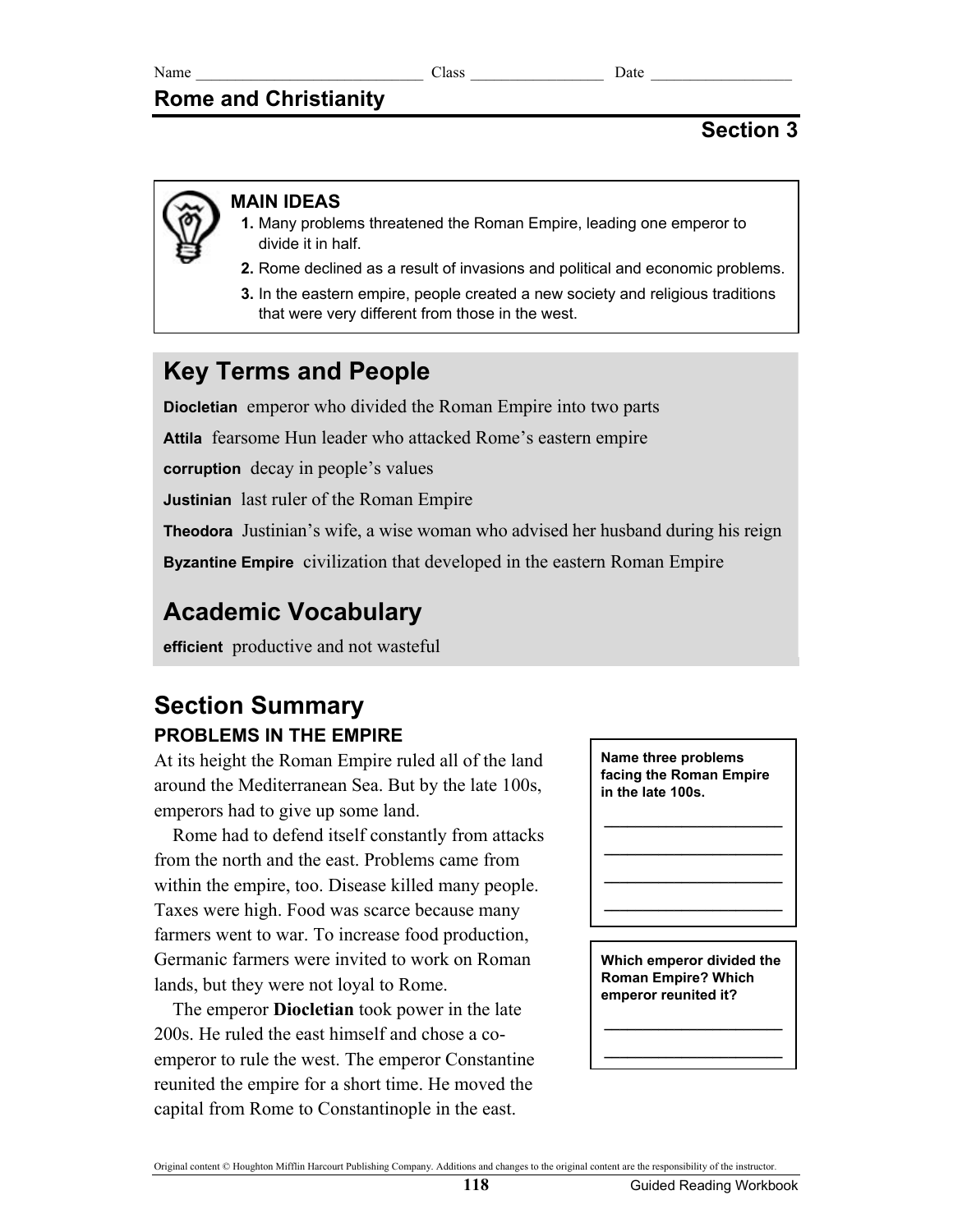## **THE DECLINE OF ROME**

Section 3, *continued*

Once the capital moved to the east, barbarians attacked Roman territory in the north. During the late 300s, an Asian group called the Huns began attacking the Goths. The Goths were forced into Roman territory. In the end, the Goths broke through into Italy and destroyed Rome.

The Vandals, Angles, Saxons, Jutes, and Franks all invaded Roman territory in the west. The Huns under **Attila** raided in the east. In 476 a barbarian leader overthrew the Roman emperor and became king. This ended the western empire.

The vast size of the Roman empire also contributed to its fall. The government was not **efficient**, and it suffered from **corruption**. Rome was no longer the great center it had once been.

### **A NEW EASTERN EMPIRE**

As Rome fell, the eastern empire prospered. **Justinian** ruled the east in the 500s. He wanted to reunite the Roman Empire. His armies recaptured Italy. He was respected for making laws more fair. But he made enemies who tried to overthrow him. Justinian got advice from his wife **Theodora** and was able to keep his throne. Despite Justinian's success, the empire declined for 700 years. In 1453 Constantinople was defeated by the Ottoman Turks.

People in the eastern empire began to follow non-Roman influences. The **Byzantine Empire** developed in the east. This empire practiced Christianity differently than Romans. In the 1000s, the church split in two. In the east the Eastern Orthodox Church formed. Thus religion further divided eastern and western Europe.

## **CHALLENGE ACTIVITY**

**Critical Thinking: Drawing Inferences** Was there anything rulers could have done to stop the disintegration of the Roman empire, or was it inevitable? Write a one-page essay explaining your answer.

**What are two factors that led to the weakening of the Roman Empire?** 

**\_\_\_\_\_\_\_\_\_\_\_\_\_\_\_\_\_\_\_\_\_\_\_ \_\_\_\_\_\_\_\_\_\_\_\_\_\_\_\_\_\_\_\_\_\_\_ \_\_\_\_\_\_\_\_\_\_\_\_\_\_\_\_\_\_\_\_\_\_\_ \_\_\_\_\_\_\_\_\_\_\_\_\_\_\_\_\_\_\_\_\_\_\_**

**Who was Justinian's most trusted advisor?** 

**\_\_\_\_\_\_\_\_\_\_\_\_\_\_\_\_\_\_\_\_\_\_\_ \_\_\_\_\_\_\_\_\_\_\_\_\_\_\_\_\_\_\_\_\_\_\_** 

**What name was given to the society that developed out of the Eastern Roman Empire?** 

**\_\_\_\_\_\_\_\_\_\_\_\_\_\_\_\_\_\_\_\_\_\_\_\_ \_\_\_\_\_\_\_\_\_\_\_\_\_\_\_\_\_\_\_\_\_\_\_\_**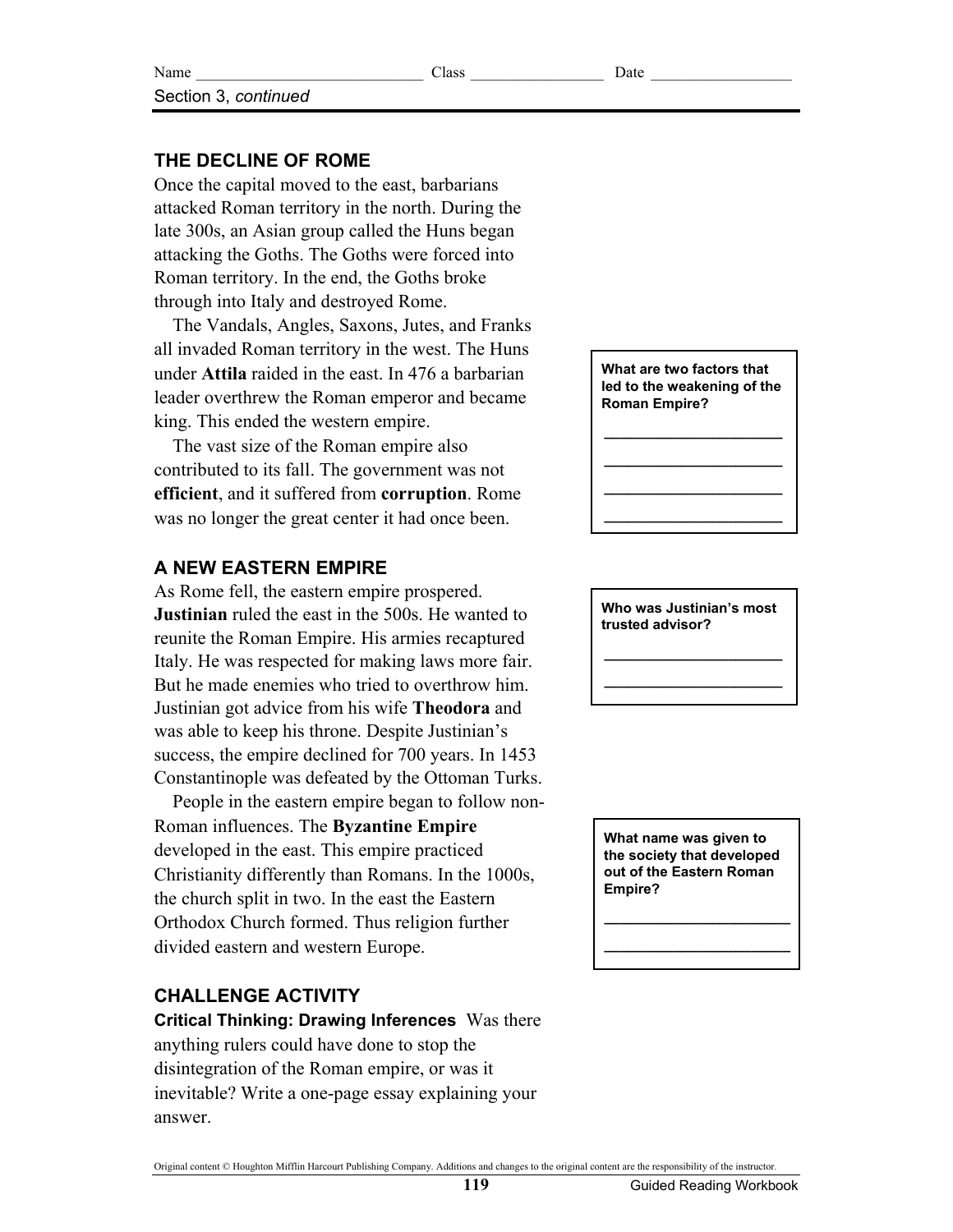| Name                 | Class | Date |
|----------------------|-------|------|
| Section 3, continued |       |      |
|                      |       |      |

| <b>Attila</b> | <b>Byzantine Empire</b> | corruption |
|---------------|-------------------------|------------|
| Diocletian    | Justinian               | Theodora   |

 $\mathcal{L}_\text{max} = \frac{1}{2} \sum_{i=1}^n \mathcal{L}_\text{max}(\mathbf{z}_i - \mathbf{z}_i)$ 

 $\mathcal{L}_\text{max} = \frac{1}{2} \sum_{i=1}^n \mathcal{L}_\text{max}(\mathbf{z}_i - \mathbf{z}_i)$ 

 $\mathcal{L}_\text{max} = \frac{1}{2} \sum_{i=1}^n \mathcal{L}_\text{max}(\mathbf{z}_i - \mathbf{z}_i)$ 

 $\mathcal{L}_\text{max} = \frac{1}{2} \sum_{i=1}^n \mathcal{L}_\text{max}(\mathbf{z}_i - \mathbf{z}_i)$ 

 $\mathcal{L}_\text{max} = \frac{1}{2} \sum_{i=1}^n \mathcal{L}_\text{max}(\mathbf{z}_i - \mathbf{z}_i)$ 

 $\mathcal{L}_\text{max} = \frac{1}{2} \sum_{i=1}^n \mathcal{L}_\text{max}(\mathbf{z}_i - \mathbf{z}_i)$ 

 $\mathcal{L}_\text{max} = \frac{1}{2} \sum_{i=1}^n \mathcal{L}_\text{max}(\mathbf{z}_i - \mathbf{z}_i)$ 

 $\mathcal{L}_\text{max} = \frac{1}{2} \sum_{i=1}^n \mathcal{L}_\text{max}(\mathbf{z}_i - \mathbf{z}_i)$ 

 $\mathcal{L}_\text{max} = \frac{1}{2} \sum_{i=1}^n \mathcal{L}_\text{max}(\mathbf{z}_i - \mathbf{z}_i)$ 

 $\mathcal{L}_\text{max} = \frac{1}{2} \sum_{i=1}^n \mathcal{L}_\text{max}(\mathbf{z}_i - \mathbf{z}_i)$ 

 $\mathcal{L}_\text{max} = \frac{1}{2} \sum_{i=1}^n \mathcal{L}_\text{max}(\mathbf{z}_i - \mathbf{z}_i)$ 

 $\mathcal{L}_\text{max} = \frac{1}{2} \sum_{i=1}^n \mathcal{L}_\text{max}(\mathbf{z}_i - \mathbf{z}_i)$ 

**DIRECTIONS** Answer each question by writing a sentence that contains at least one word from the word bank.

- 1. Who divided the Roman Empire in the late 200s?
- 2. Who was the fearsome leader of the Huns?
- 3. What do we call the decay of people's values?
- 4. Which eastern Roman emperor had passion for the law and the church?
- 5. Who was Justinian's smart and powerful wife?
- 6. What do historians call the society that developed in the eastern Roman Empire?